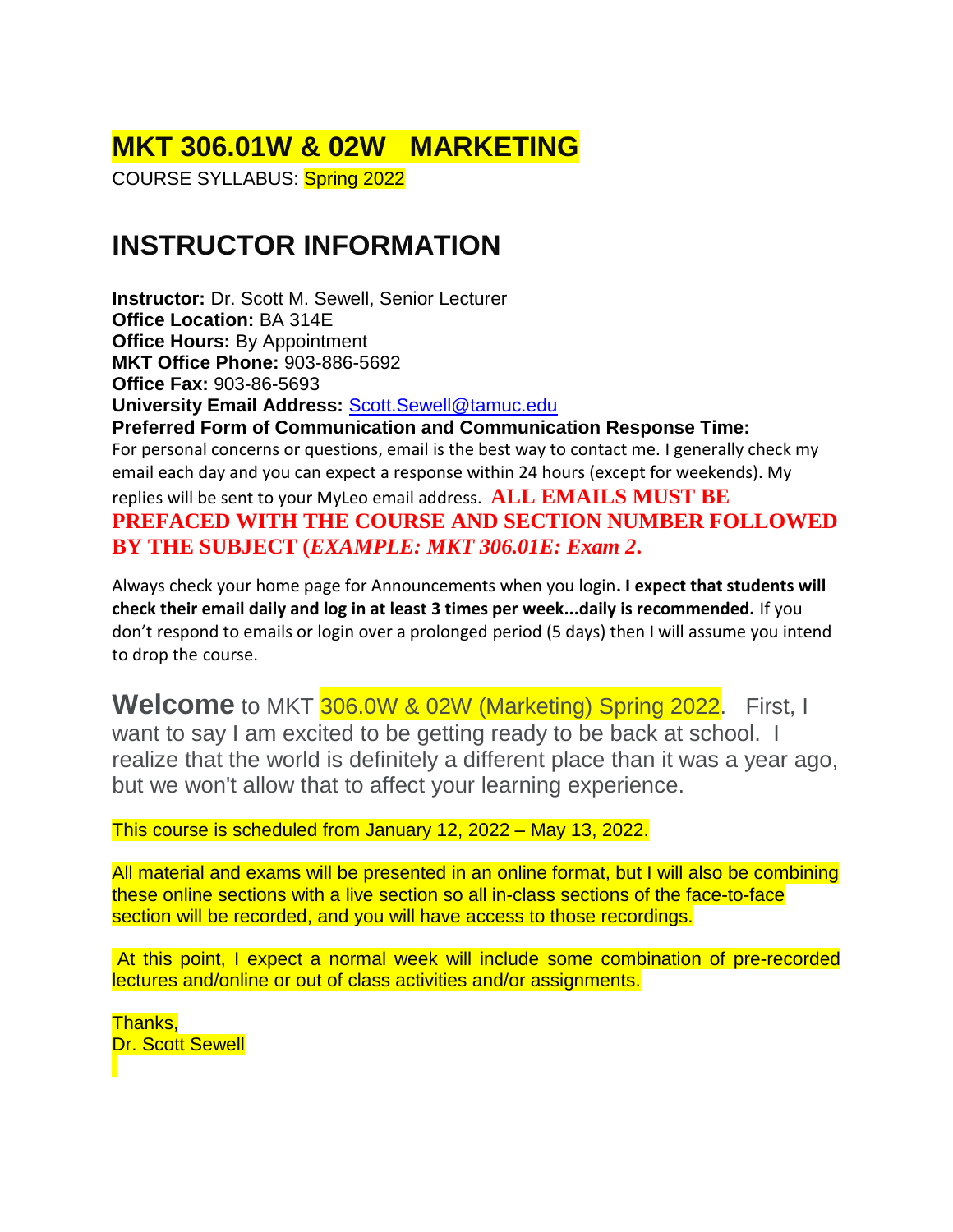# **COURSE INFORMATION**

### **This course will be from January 12, 2022 – May 13, 2022.**

#### **Materials – Textbooks, Readings, Supplementary Readings**

All sections of MKT 306 are Inclusive Access. This means that the eBook and homework package are already incorporated into the course website and will be billed along with your course tuition. You will access the homework directly from the D2L course website. The price for the book and homework is around \$93, which is substantially less than the cost of the homework access code from other sources, and saves over \$100 than the previous cost of the package before IA.

You may opt out of the inclusive access but your cost will likely be higher than the savings provided by Inclusive Access*. ISBN 978-12605825805 (Connect + ebook text)* If you want a paper copy (loose leaf) of the textbook in addition to the eBook, you can obtain it for an additional fee (around \$25) through the campus bookstore.

### **Course Description**

This course is an introduction to the concepts, principles, problems and applications of marketing. We will emphasize all functional areas and institutions of marketing including target marketing and positioning of products and organizations, consumer and organizational markets, product management, pricing, channels of distribution, marketing ethics, promotions, services and international marketing.

### **Student Learning Outcomes**

This course aims to improve student understanding of concepts, principles, problems and applications of marketing. After completing this course, students should be able to:

1. SLO 1: Students will demonstrate an understanding of essential marketing terminology and concepts, including the marketing concept, market analysis and planning and the marketing mix.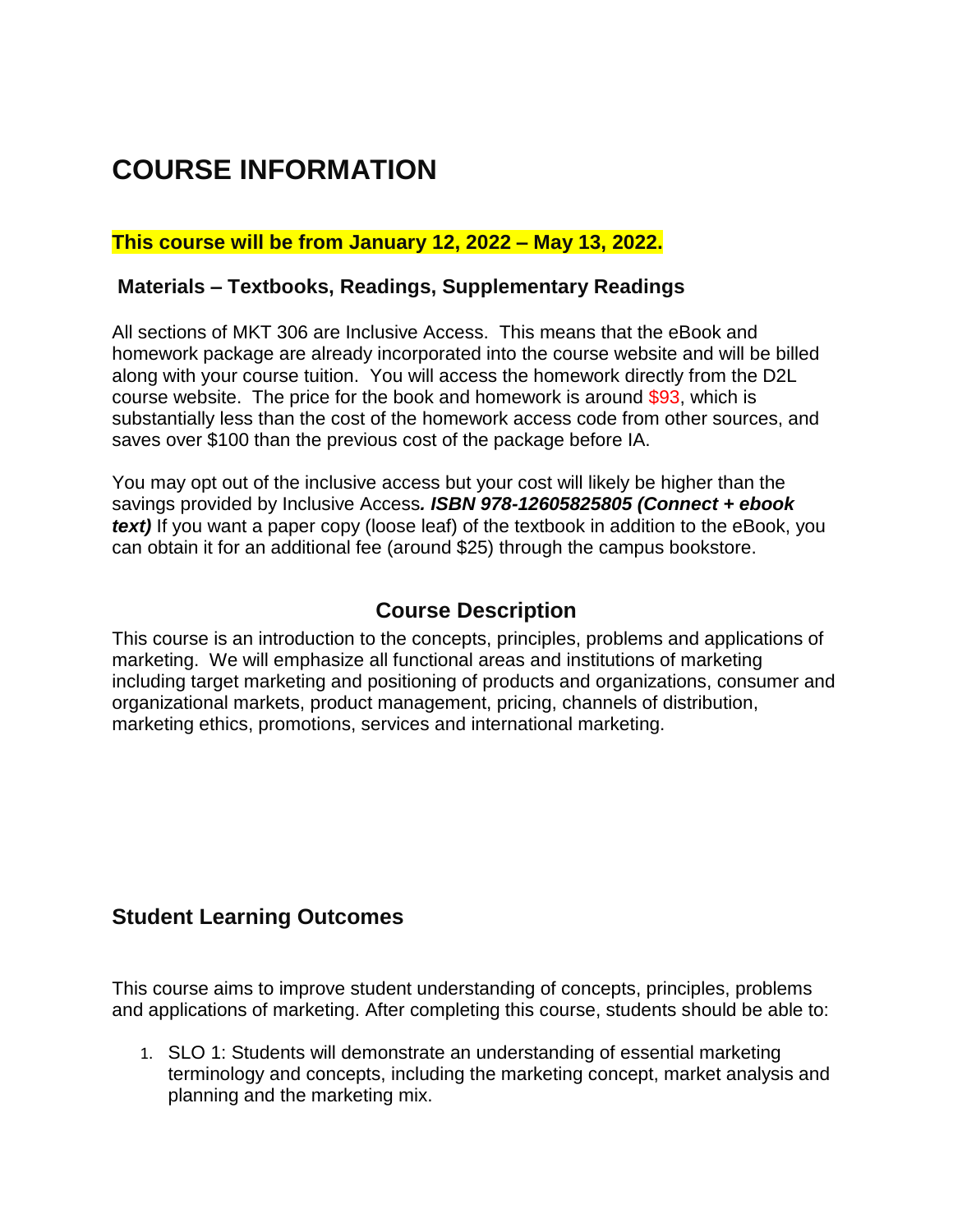- 2. SLO 2: Students will apply essential marketing terminology and concepts to a personal branding assignment.
- 3. SLO 3: Students will apply the market planning process to develop a strategic marketing plan.
- 4. SLO 4: Students will work cooperatively on a team project.
- 5. SLO 5: Describe the use of four key marketing analytics: Return on marketing investment (ROMI), revenue analysis, market share analysis, and profitability analysis.

## **COURSE REQUIREMENTS**

### **Instructional Methods**

The course is organized with weekly assignments. Exams and discussion will be grouped in three modules: CH 1-5; CH 6-10; and CH 11-16.

# **GRADING**

Final grades in this course will be based on the following scale:

- $A = 90\% 100\%$ **B = 80%-89% C = 70%-79%**
- **D = 60%-69%**
- **F = 59% or Below**

| <b>Weights for Assessment</b>                                         |     |  |
|-----------------------------------------------------------------------|-----|--|
| <b>Core Concept Quiz</b>                                              | 5%  |  |
| 3 Exams                                                               | 30% |  |
| <b>LearnSmart and Connect</b>                                         | 20% |  |
| <b>Personal Branding Assignment</b><br>Other Out of Class Assignments | 20% |  |
| <b>Team Marketing Plan</b>                                            | 25% |  |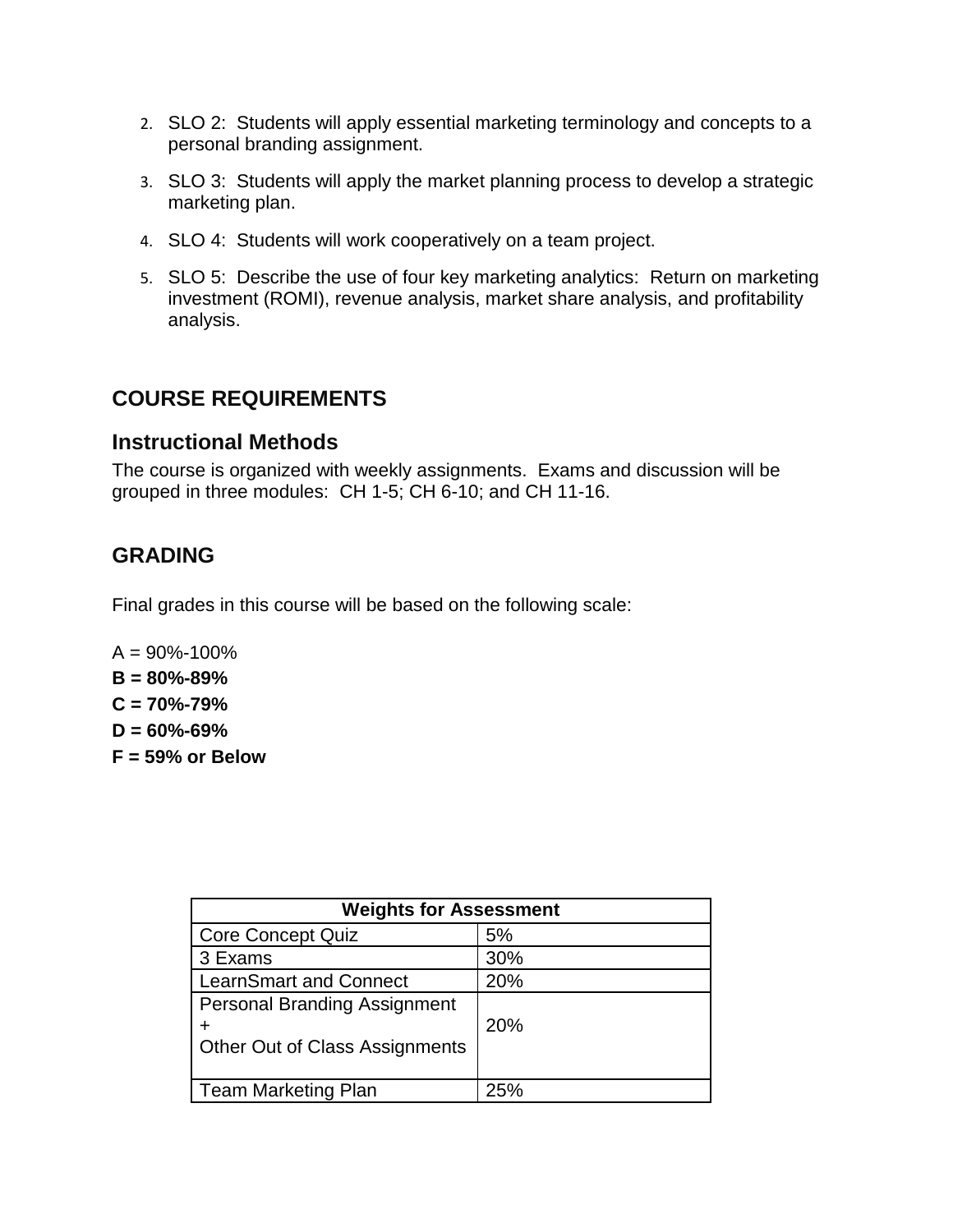**Assessments This course is made up of a series of assignments and assessments to assist you in achieving the course and module learning objectives/outcomes. Each week you will work on various combinations of assignments, activities, readings, research, etc. which will be made available to you by each Monday and close on the date given in your course schedule.**

#### **Exams & Quiz: (35% of total course grade) (SLO 1)**

Closed book exams will cover the required textbook reading and the content of the online lectures. Complete the exams online by accessing the D2L quiz tool. The exams will be timed and grades made available to students following the submission of the exam. If you lose Internet connectivity during the exam, log back in immediately and continue with the exam**. Save your answers often (every 5-10 minutes).** If you experience any issues while taking the exam, you must contact the Helpdesk immediately so that your issue is documented with a helpdesk ticket number. Considerations regarding exam issues will be made by the instructor on an individual basis based on the documentation.

3 Chapter Exams (30% of total course grade) (SLO 1) consist of 50 questions, mainly multiple-choice with some fill in the blanks, with  $60$  minutes allowed to complete each exam. You will only see one question at a time and you must answer it before proceeding to the next question. There is no going backward so once an answer is selected it cannot be changed. This does require good knowledge of the material and time management. Exams are closed book and individual. That means using your book or notes, or working with another student is considered cheating and is grounds for an F in the course. Grading is objective, based on terms, concepts and examples in the textbook.

Core Concept Quiz**:** (5% of total class grade) (SLO 5) consists of multiple-choice questions over key terms that will be covered in the textbook. I will give you a list of specific terms to study about 2 weeks before the quiz.

This course employs Proctorio, a proctoring service to ensure exam security. Proctorio relies upon an algorithm to flag suspicious behavior. Your instructor can review recorded testing sessions to determine if cheating has taken place. An exam should be a measure of a student's learning. Academic dishonesty diminishes a student's learning, and also devalues the learning of other students. It is unacceptable in an academic community. Proctorio software may be used during one or more exams. If you do not have a camera on your computer, the instructor will send you a link to purchase an external camera for approximately \$10, which must be ordered in advance of the exams.

#### **Connect Homework Assignments (10% of total course grade)**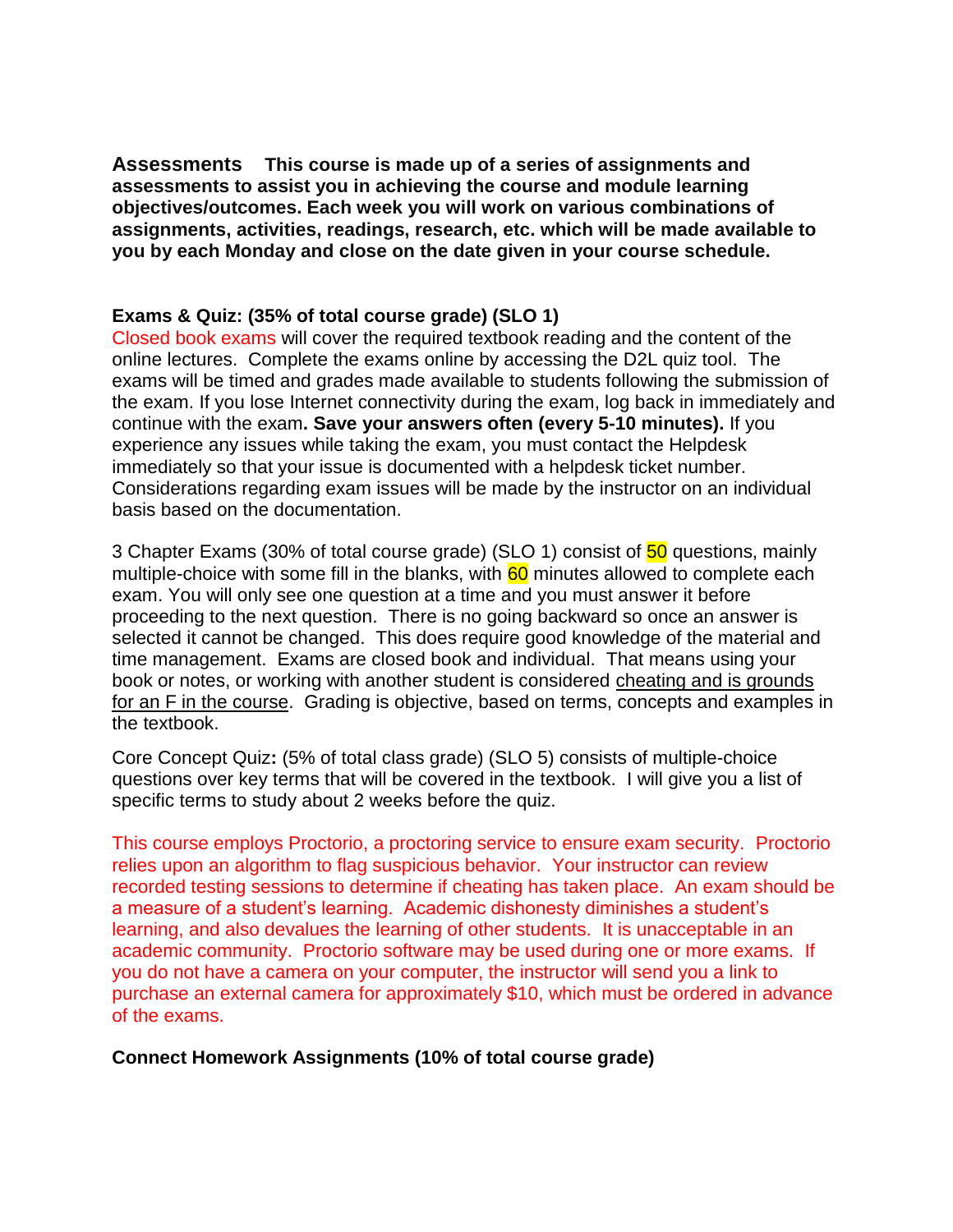I'll assign interactive exercises for each chapter in the textbook. You will log into assignments through D2L under the section for Interactive. You will be allowed 2 attempts at the assignment, which must be completed before a deadline. Grades for the 16 assignments are worth 10% of your grade. I strongly recommend that you read the chapter first, and then review the PowerPoint presentation before you attempt the assignment. Time management and meeting deadlines are important in the business world. Homework deadlines are not negotiable, so plan to set up reminders to avoid a zero.

#### **SmartBook Adaptive Learning System (10% of total course grade)**

For every chapter in the textbook, you are required to spend a minimum of 30 minutes using SmartBook, formerly known as LearnSmart. These practice questions will give you immediate feedback on what you have learned from reading and lectures, and will also strengthen memory recall, improve course retention and boost grades. If you spend less than 30 minutes answering questions for a chapter, or if you only answer a very few questions in the time allotted, your points will be reduced.

**Assessment Method:** Both Connect and SmartBook will are objective-formatted questions. Your points are weighted to equal 20% of your final grade.

#### **Assignments (45% of total course grade)**

An important part of this course is applying what you have learned to real examples. You will apply marketing concepts to yourselves to create a marketing plan that describes your target market for future employment, likely competition, major selling points, and a marketing mix to market your personal brand (including a resume). The **Personal Branding assignment** is worth **10% of your grade with additional Out of Class Assignments worth 10% of your final grade**. **SLO 2**

The **team project, worth 25%,** will begin mid-semester after you have completed the individual branding assignment. I will assign teams of 4 or 5 students; your team will choose a brand from the assignment list and research the current competitive situation and marketing efforts of your brand. Based on what you have learned, the team will then expand the product or service to a new market segment, or create a new variation of the product or service to develop objectives and a new marketing mix. The plan must be written sequentially so that the marketing mix fits the objectives and situation. One member will submit the group paper (in its entirety) to the Dropbox with all names alphabetically. **5% of your team project grade will be a team member evaluation** of yourself and your other team members participation and quality of work on the project.

**Assessment Method:** Papers will be graded on the comprehensiveness of the assignment (i.e. covering every element in the assignment), quality of research (using appropriate sources, objective sources), thoroughness of research (quantity of sources), quality of writing, incorporation of marketing terms and concepts in the paper, and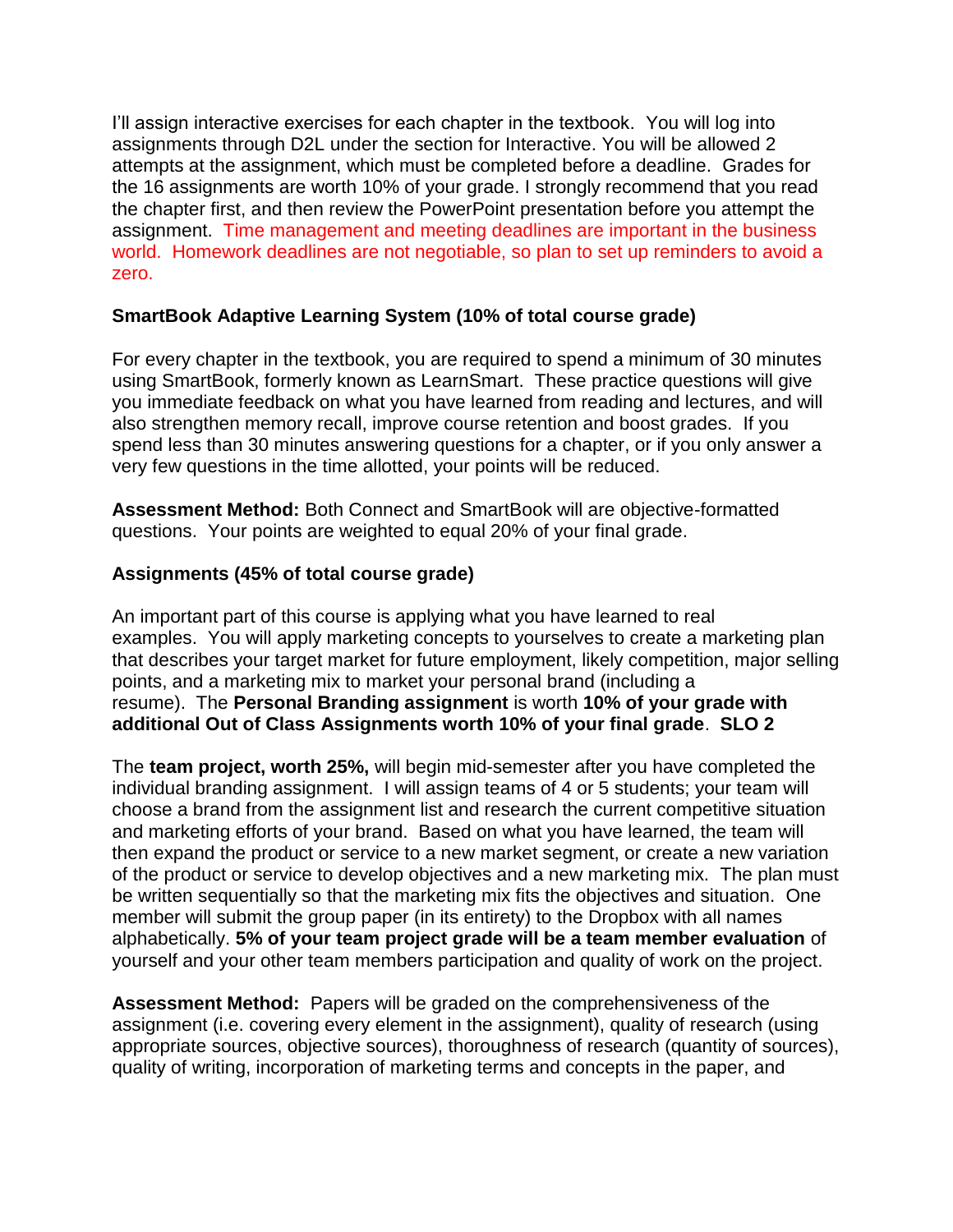originality of your recommendation. See the rubric at the end of the syllabus for specific grading criteria. **SLO 3 and SLO 4**

### **Tentative COURSE OUTLINE / CALENDAR**

**Week 1 (January 12 – 16, 2022)** Introduction, CH 1: Why Marketing Matters to You, Connect CH 1.

**Week 2 (January 17 - 23, 2022)** CH 2: Strategic Planning, Connect CH 2

**Week 3 (January 24 - 30, 2022)** CH 3: The Global Environment, and CH 4: Consumer Behavior, Connect CH 3 and 4.

**Week 4 (January 31 – February 6, 2022)** CH 5: Marketing Research, Connect CH 5. **Week 5 (February 7 - 13, 2022)** Complete at least ½ hour on SmartBook for each Chapter (1-5) before taking the exam. **Exam I (CH 1-5) online.** CH 6: Product Development, Connect CH 6,

**Week 6 (February 14 - 20, 2022)** Begin CH 7: Segmentation, Targeting and Positioning, Connect CH 7.

**Week 7 (February 21 - 27, 2022)** CH 8: Promotional Strategies, Connect CH 8. **Week 8 (February 28 – March 6, 2022)** CH 9: Persona Selling, Connect CH 9. **Personal Brand Assignment due.**

**Week 9 (March 7 – 13), 2022)** Chapter 10: Supply Chain and Logistics Management, Connect CH 10; Complete at least ½ hour on SmartBook for each Chapter (6-10) before the exam. **Exam 2 (CH 6-10) online. Teams assigned and select topic for team project.**

**Spring Break (No New Material) March 14 – 20, 2022.**

**Week 10 (March 21 - 27, 2022)** CH 11: Pricing, Connect CH 11.

**Week 11 (March 28 - April 3, 2022)** CH 12: Retailing.

**Week 12 (April 4 - 10), 2022)** CH 13: Digital and Social Media Marketing; Connect CH 13.

**Week 13 (April 11 - 17, 2022).** CH 14: Branding, CH 14. Work on Team Projects. Use study quide to prepare for next week's Core Concept Quiz.

**Week 14 (April 18 - 24, 2022).** CH 15: Customer Relationship Management, Connect CH 15**. Take Core concept quiz**.

Week 15 (April 25 - May 1, 2022). CH 16: Social Responsibility and Sustainability, Connect CH 16. **Team Leader ONLY turn in Team Project, but ALL TEAM** 

**MEMBERS must submit the Team Member Evaluation Form for themselves and all other members of their team.**

**Week 16 (May 2 - 8, 2022). NO NEW Material. Study For Exams.**

**Week 17 (May 9 – 13, 2022).** Complete at least ½ hour on SmartBook for each Chapter (CH 11-16) before taking the exam**.** Take **Exam 3 (CH 11-16) before midnight FRIDAY…the last day of the semester.**

# **TECHNOLOGY REQUIREMENTS**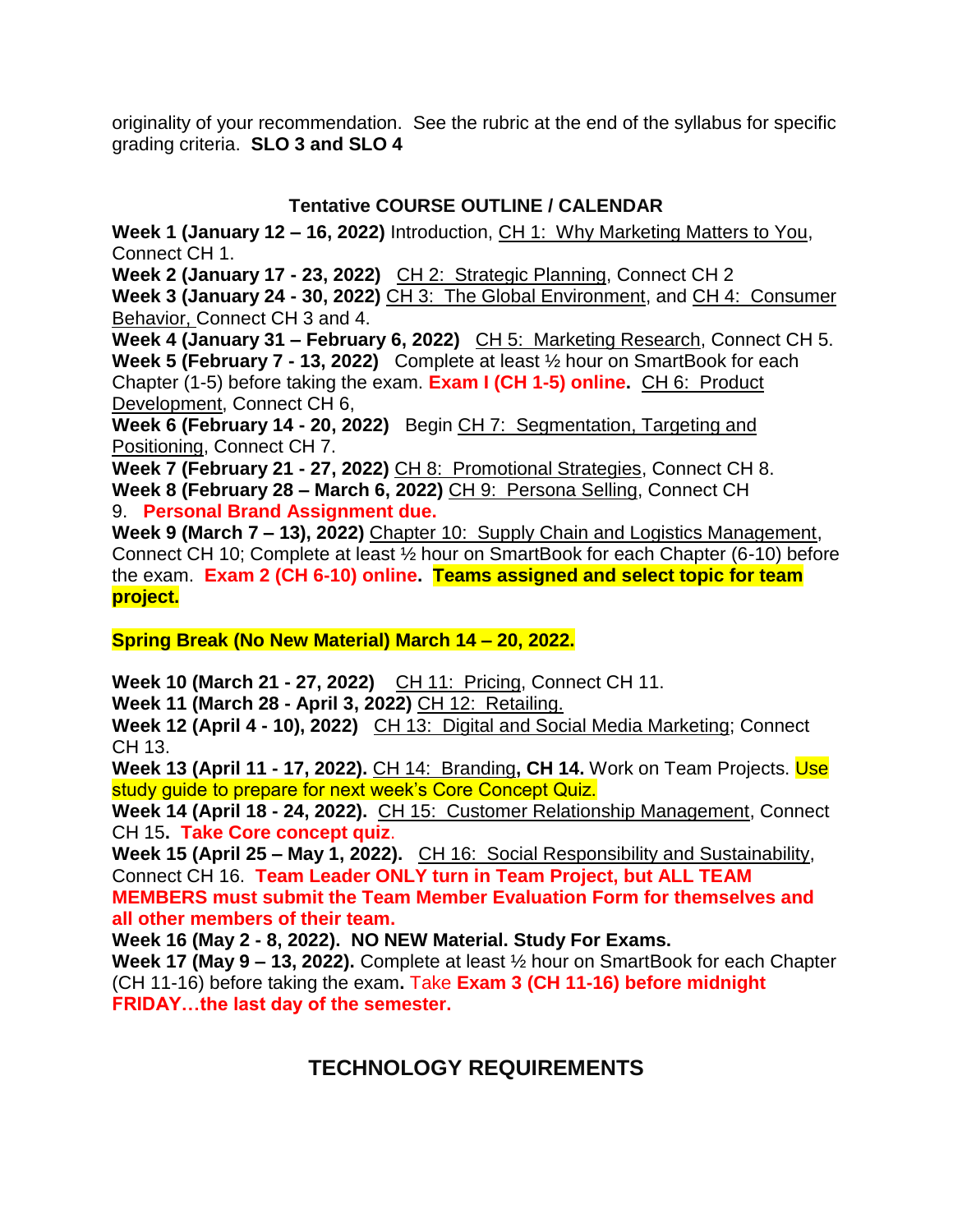#### **LMS**

All course sections offered by Texas A&M University-Commerce have a corresponding course shell in the myLeo Online Learning Management System (LMS). Below are technical requirements

LMS Requirements: <https://community.brightspace.com/s/article/Brightspace-Platform-Requirements>

LMS Browser Support: [https://documentation.brightspace.com/EN/brightspace/requirements/all/browser\\_suppo](https://documentation.brightspace.com/EN/brightspace/requirements/all/browser_support.htm) [rt.htm](https://documentation.brightspace.com/EN/brightspace/requirements/all/browser_support.htm)

YouSeeU Virtual Classroom Requirements: [https://support.youseeu.com/hc/en-us/articles/115007031107-Basic-System-](https://support.youseeu.com/hc/en-us/articles/115007031107-Basic-System-Requirements)**[Requirements](https://support.youseeu.com/hc/en-us/articles/115007031107-Basic-System-Requirements)** 

# **ACCESS AND NAVIGATION**

You will need your campus-wide ID (CWID) and password to log into the course. If you do not know your CWID or have forgotten your password, contact the Center for IT Excellence (CITE) at 903.468.6000 or [helpdesk@tamuc.edu](mailto:helpdesk@tamuc.edu)**.**

**Note:** Personal computer and internet connection problems do not excuse the requirement to complete all course work in a timely and satisfactory manner. Each student needs to have a backup method to deal with these inevitable problems. These methods might include the availability of a backup PC at home or work, the temporary use of a computer at a friend's home, the local library, office service companies, Starbucks, a TAMUC campus open computer lab, etc.

# **COMMUNICATION AND SUPPORT**

If you have any questions or are having difficulties with the course material, please contact your Instructor.

### **Technical Support**

If you are having technical difficulty with any part of Brightspace, please contact Brightspace Technical Support at 1-877-325-7778 or click on the **Live Chat** or click on the words "click here**"** to submit an issue via email.

<https://community.brightspace.com/support/s/contactsupport>

# **COURSE AND UNIVERSITY PROCEDURES/POLICIES**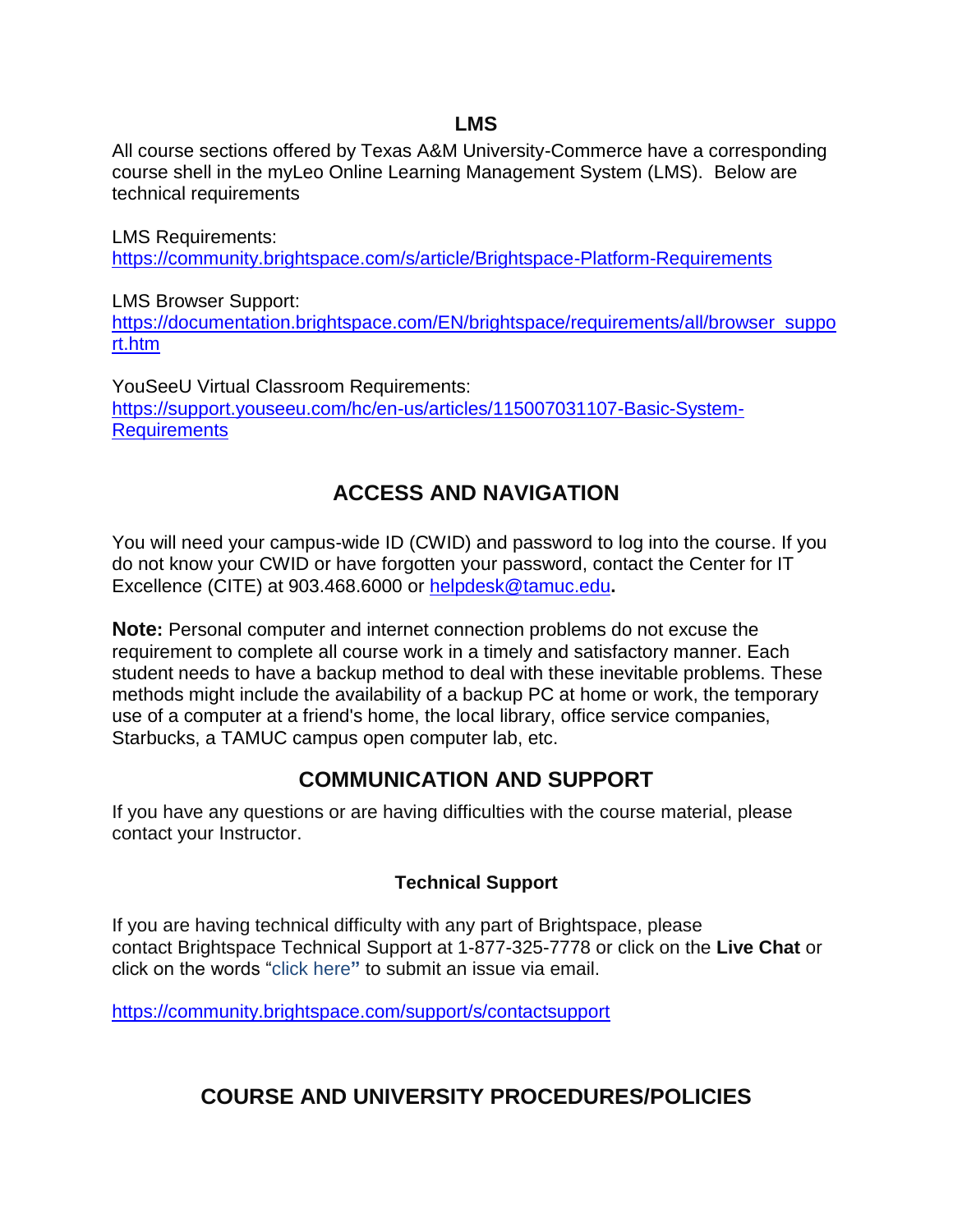### **Course Specific Procedures/Policies**

- 1. **Put all deadlines in your planner/calendar/phone. Deadlines are very important in business and I expect you to keep up with them.**
- 2. **Be a contributing team member. Do your fair share and don't keep team members wondering if you're going to come through. Communicate.**
- 3. **Login at least every other day during the semester. Check emails daily.**

### **Syllabus Change Policy**

The syllabus is a guide. Circumstances and events, such as student progress, may make it necessary for the instructor to modify the syllabus during the semester. Any changes made to the syllabus will be announced in advance.

# **University Specific Procedures**

### **Student Conduct**

All students enrolled at the University shall follow the tenets of common decency and acceptable behavior conducive to a positive learning environment. The Code of Student Conduct is described in detail in the [Student Guidebook.](http://www.tamuc.edu/Admissions/oneStopShop/undergraduateAdmissions/studentGuidebook.aspx)

[http://www.tamuc.edu/Admissions/oneStopShop/undergraduateAdmissions/studentGuidebook.as](http://www.tamuc.edu/Admissions/oneStopShop/undergraduateAdmissions/studentGuidebook.aspx) [px](http://www.tamuc.edu/Admissions/oneStopShop/undergraduateAdmissions/studentGuidebook.aspx)

Students should also consult the Rules of Netiquette for more information regarding how to interact with students in an online forum: <https://www.britannica.com/topic/netiquette>

### **TAMUC Attendance**

For more information about the attendance policy please visit the [Attendance](http://www.tamuc.edu/admissions/registrar/generalInformation/attendance.aspx) webpage and [Procedure 13.99.99.R0.01.](http://www.tamuc.edu/aboutUs/policiesProceduresStandardsStatements/rulesProcedures/13students/academic/13.99.99.R0.01.pdf)

<http://www.tamuc.edu/admissions/registrar/generalInformation/attendance.aspx>

[http://www.tamuc.edu/aboutUs/policiesProceduresStandardsStatements/rulesProcedur](http://www.tamuc.edu/aboutUs/policiesProceduresStandardsStatements/rulesProcedures/13students/academic/13.99.99.R0.01.pdf) [es/13students/academic/13.99.99.R0.01.pdf](http://www.tamuc.edu/aboutUs/policiesProceduresStandardsStatements/rulesProcedures/13students/academic/13.99.99.R0.01.pdf)

### **Academic Integrity**

Students at Texas A&M University-Commerce are expected to maintain high standards of integrity and honesty in all of their scholastic work. For more details and the definition of academic dishonesty see the following procedures:

[Undergraduate Academic Dishonesty 13.99.99.R0.03](http://www.tamuc.edu/aboutUs/policiesProceduresStandardsStatements/rulesProcedures/13students/undergraduates/13.99.99.R0.03UndergraduateAcademicDishonesty.pdf)

[http://www.tamuc.edu/aboutUs/policiesProceduresStandardsStatements/rulesProcedur](http://www.tamuc.edu/aboutUs/policiesProceduresStandardsStatements/rulesProcedures/13students/undergraduates/13.99.99.R0.03UndergraduateAcademicDishonesty.pdf) [es/13students/undergraduates/13.99.99.R0.03UndergraduateAcademicDishonesty.pdf](http://www.tamuc.edu/aboutUs/policiesProceduresStandardsStatements/rulesProcedures/13students/undergraduates/13.99.99.R0.03UndergraduateAcademicDishonesty.pdf)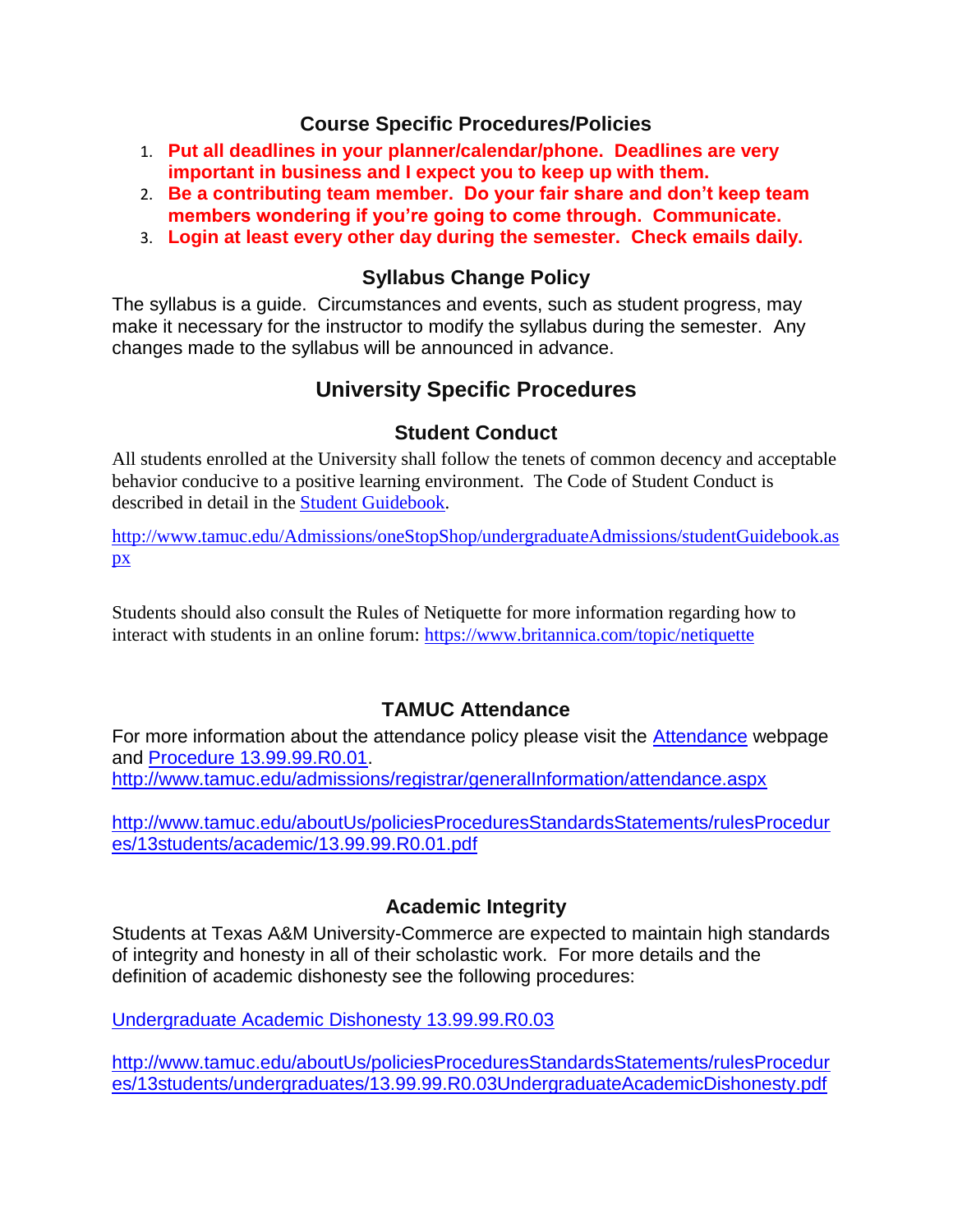## **Students with Disabilities-- ADA Statement**

The Americans with Disabilities Act (ADA) is a federal anti-discrimination statute that provides comprehensive civil rights protection for persons with disabilities. Among other things, this legislation requires that all students with disabilities be guaranteed a learning environment that provides for reasonable accommodation of their disabilities. If you have a disability requiring an accommodation, please contact:

### **Office of Student Disability Resources and Services**

Texas A&M University-Commerce Gee Library- Room 162 Phone (903) 886-5150 or (903) 886-5835 Fax (903) 468-8148 Email: [studentdisabilityservices@tamuc.edu](mailto:studentdisabilityservices@tamuc.edu) Website: [Office of Student Disability Resources and Services](http://www.tamuc.edu/campusLife/campusServices/studentDisabilityResourcesAndServices/) [http://www.tamuc.edu/campusLife/campusServices/studentDisabilityResourcesAndServ](http://www.tamuc.edu/campusLife/campusServices/studentDisabilityResourcesAndServices/) [ices/](http://www.tamuc.edu/campusLife/campusServices/studentDisabilityResourcesAndServices/)

### **Nondiscrimination Notice**

Texas A&M University-Commerce will comply in the classroom, and in online courses, with all federal and state laws prohibiting discrimination and related retaliation on the basis of race, color, religion, sex, national origin, disability, age, genetic information or veteran status. Further, an environment free from discrimination on the basis of sexual orientation, gender identity, or gender expression will be maintained.

# **Campus Concealed Carry Statement**

Texas Senate Bill - 11 (Government Code 411.2031, et al.) authorizes the carrying of a concealed handgun in Texas A&M University-Commerce buildings only by persons who have been issued and are in possession of a Texas License to Carry a Handgun. Qualified law enforcement officers or those who are otherwise authorized to carry a concealed handgun in the State of Texas are also permitted to do so. Pursuant to Penal Code (PC) 46.035 and A&M-Commerce Rule 34.06.02.R1, license holders may not carry a concealed handgun in restricted locations.

For a list of locations, please refer to the [Carrying Concealed Handguns On Campus](http://www.tamuc.edu/aboutUs/policiesProceduresStandardsStatements/rulesProcedures/34SafetyOfEmployeesAndStudents/34.06.02.R1.pdf) document and/or consult your event organizer.

Web

url: [http://www.tamuc.edu/aboutUs/policiesProceduresStandardsStatements/rulesProce](http://www.tamuc.edu/aboutUs/policiesProceduresStandardsStatements/rulesProcedures/34SafetyOfEmployeesAndStudents/34.06.02.R1.pdf) [dures/34SafetyOfEmployeesAndStudents/34.06.02.R1.pdf](http://www.tamuc.edu/aboutUs/policiesProceduresStandardsStatements/rulesProcedures/34SafetyOfEmployeesAndStudents/34.06.02.R1.pdf)

Pursuant to PC 46.035, the open carrying of handguns is prohibited on all A&M-Commerce campuses. Report violations to the University Police Department at 903- 886-5868 or 9-1-1.

**Rubric for MKT 306 Projects**